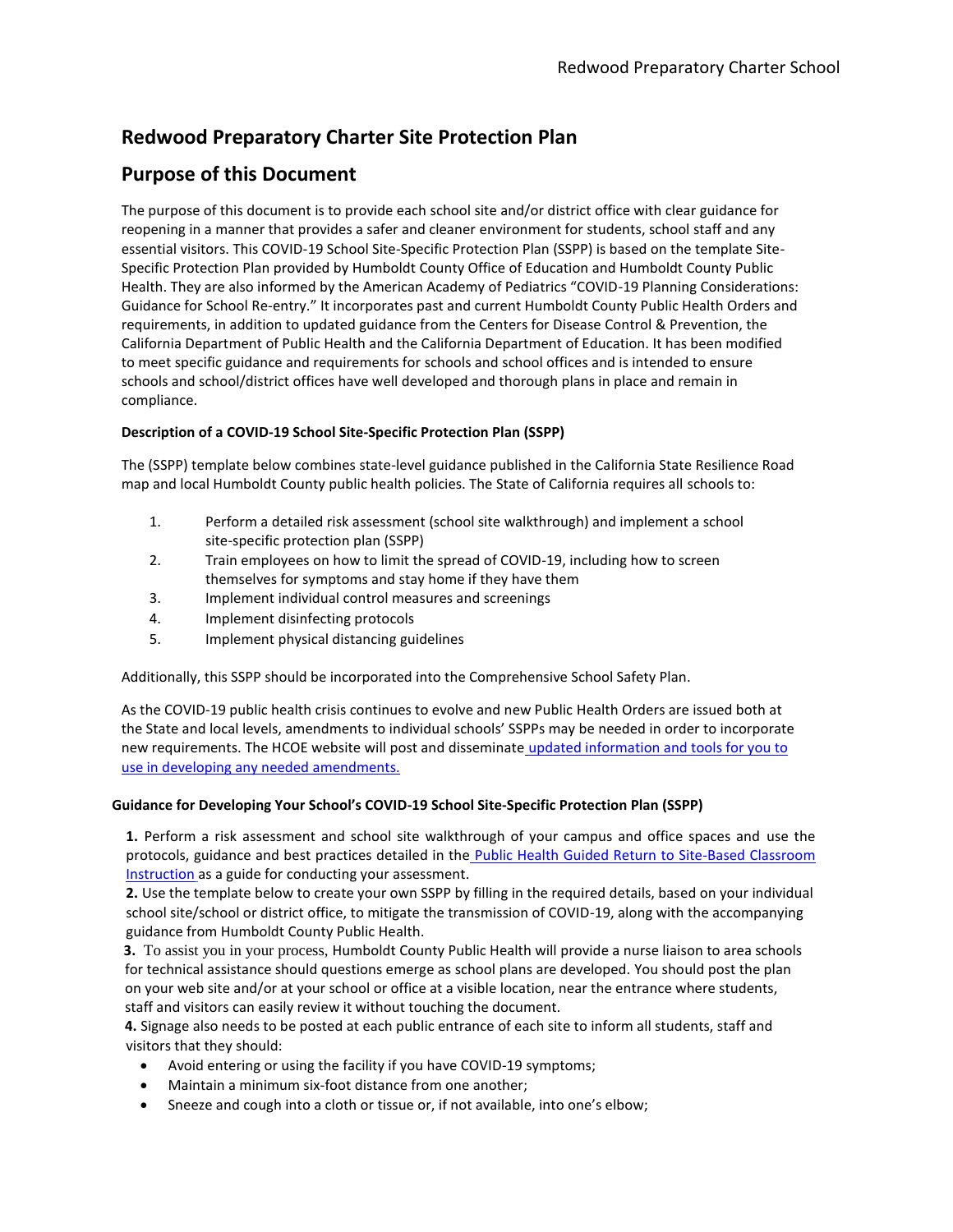- Wear face coverings, as appropriate; and
- Do not shake hands or engage in any unnecessary physical contact.

#### **Templates for signs can be downloaded for use from the CDC at**

[https://www.cdc.gov/coronavirus/2019-ncov/communication/print](https://www.cdc.gov/coronavirus/2019-ncov/communication/print-resources.html?Sort=Date%3A%3Adesc&Audience=Schools)[resources.html?Sort=Date%3A%3Adesc&Audience=Schools](https://www.cdc.gov/coronavirus/2019-ncov/communication/print-resources.html?Sort=Date%3A%3Adesc&Audience=Schools)

#### **Tools for Developing Your School Site-Specific Protection Plan**

#### **1. COVID-19 School Site-Specific Protection Plan (SSPP) Template**

The Humboldt County Office of Education is providing this template that can be used by any school or district in Humboldt to create their own School Site-Specific Protection Plan (SSPP). It contains all of the standard content already written for you to re-open your school or school office and prompts you to "fill in the blank" where unique information is required in order to complete your SSPP. The template has been reviewed and is supported by Humboldt County's Public Health Officer.

#### **2. School Specific Best Practices**

The HCOE is monitoring updated guidance from the Center for Disease Control, the California Department of Public Health, the California Department of Education, and Humboldt County Public Health to support and promote emerging best practices to share with the school community in Humboldt. These best practices are based on alignment with local, State and federal guidelines in coordination with the county's Public Health Officer. There is a section in the Template document that instructs you to cut/paste best practices right into your SSPP.

| School or District Site Name                                                                                                                                  |                                                                                         |  |  |
|---------------------------------------------------------------------------------------------------------------------------------------------------------------|-----------------------------------------------------------------------------------------|--|--|
| Redwood Preparatory Charter                                                                                                                                   |                                                                                         |  |  |
| <b>Facility Address</b>                                                                                                                                       |                                                                                         |  |  |
| 1480 Ross Hill Road, Fortuna CA 95540                                                                                                                         |                                                                                         |  |  |
|                                                                                                                                                               | This COVID-19 School Site-Specific Protection Plan (SSPP) was most recently updated on: |  |  |
| July 14, 2020                                                                                                                                                 |                                                                                         |  |  |
| The person(s) responsible for implementation of this Plan is:                                                                                                 |                                                                                         |  |  |
| Name: Krista Croteau                                                                                                                                          | Title: Director                                                                         |  |  |
| I, certify that all staff and parents have been provided a copy of this SSPP and that staff have received<br>training as required and described in this SSPP. |                                                                                         |  |  |
| Signature:                                                                                                                                                    | Date: 07/14/2020                                                                        |  |  |

### **Specific Control Measures and Screenings**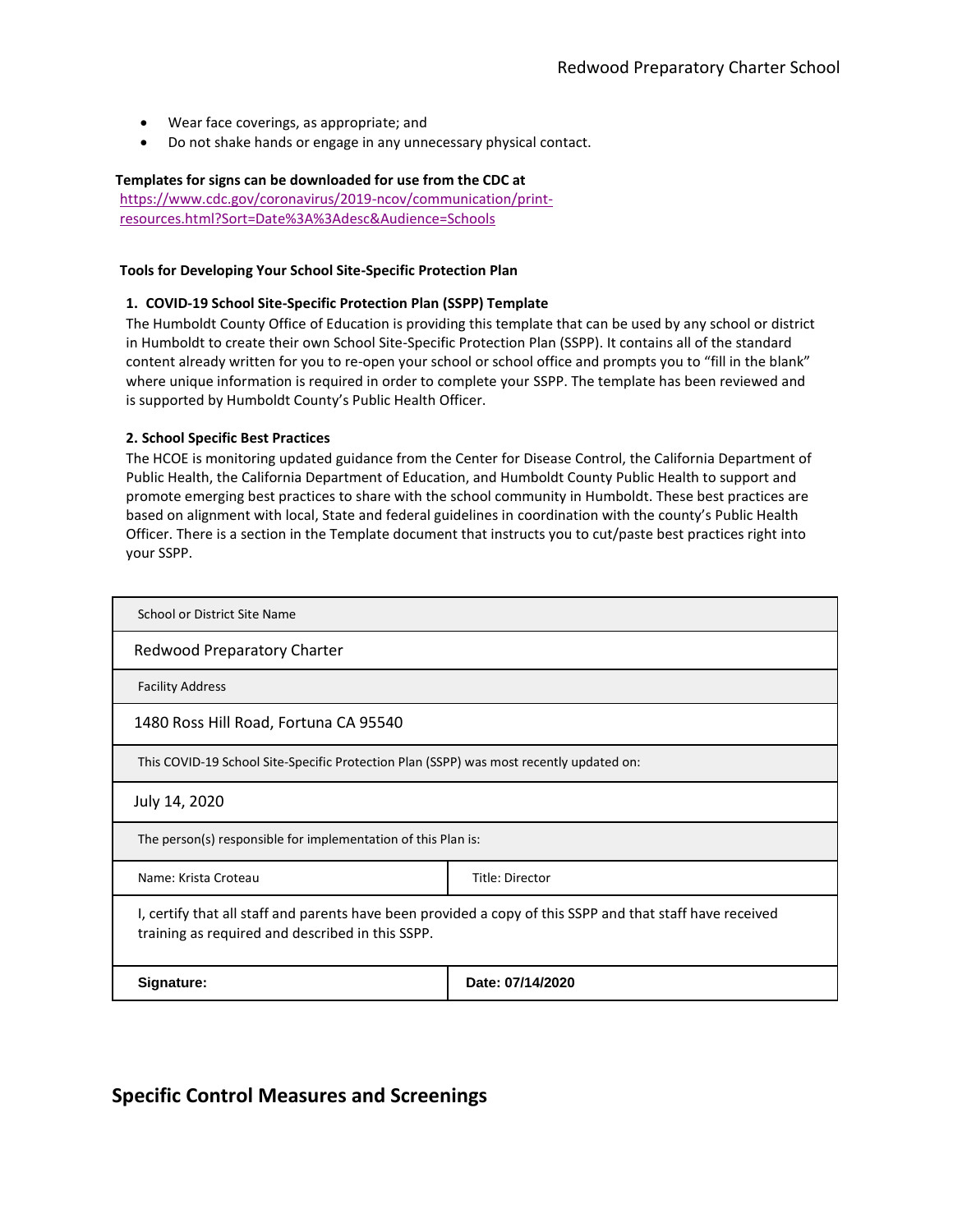# **We plan to return to school with 24 students in each classroom cohort in grades K-8 and have 6 students in our TK class cohort. We have one class per grade level.**

 $\boxtimes$ 1. All activities are consistent with and will adjust to changing applicable state and local Public Health orders.

 $\boxtimes$ 2. Health and safety practices and protocols are in place, including hand washing, appropriate face coverings, and access to essential protective equipment. **Describe below:**

- **Students & Staff will be screened for temperatures before they are allowed to enter the hallways.**
- **Students and staff will be required to wear face masks/shields while inside the classrooms.**
- **Students and staff will be required to wash hands upon arrival to school, after sneezing or coughing, after using the restroom and before/after recess/lunch/PE.**
- **Masks will be provided for students who come to school without them.**
- **All classrooms have sinks, disposable towels, soap, open trash receptacle and hand-sanitizer.**

 $\boxtimes$ 3. Training is provided to all staff and students reinforcing the importance of health and safety practices and protocols. **Describe below**:

- **Staff will complete two online trainings offered through our insurance, Charter Safe: Coronavirus Awareness and Coronavirus: Managing Stress and Anxiety.**
- **Staff and students will be trained on handwashing, social-distancing, wearing masks/face-shields, coughing/ sneezing and staying home when ill.**
- **Students and staff will be trained on use of school & classroom equipment and the required cleaning and disinfection of shared spaces.**

 $\boxtimes$ 4. A single point of contact will be established and identified at each school site to direct questions or concerns around practices, protocols, or potential exposure. This person will also serve as a liaison to Public Health and participate in the school's COVID-19 Task Force. **The name of this person is: Krista Croteau**

 $\boxtimes$ 5. Plans are implemented for intensified cleaning and disinfecting, including training for staff and access to cleaning supplies and essential protective equipment, and regular disinfecting of frequently touched surfaces. Schools are directed to use EPA-approved disinfectants for COVID-19.

 $\boxtimes$ 6. Health screening for each student is conducted daily prior to leaving home and includes symptoms and, history of exposure and temperature screening. In the classroom, teachers are vigilant for signs of illness in students and follow school protocols when a child becomes ill. **Describe process below:**

- **Temperatures will be checked by staff before entry to the classroom and before lunch.**
- **If a child has a temperature of 100 degrees or higher, they will be sent home.**
- **If a child reports a sore throat, cough, diarrhea, headache, loss of smell/taste or body aches, they will be sent home.**
- **Students will be kept in an isolated location until parents can pick them up.**
- **If a student has a fever throughout the day, their sibling/s will be screened as well.**

 $\boxtimes$  7. Staff and students who are sick are expected to stay home.

 $\boxtimes$ 8. Schools and districts will cooperate with Public Health to support testing strategies to mitigate transmission of COVID-19, including surveillance testing for staff at the beginning and on an agreed upon schedule throughout the school year. This may include testing of students with appropriate parental permissions obtained in advance.

 $\boxtimes$ 9. Protocols, actions and template communications are in place for the following COVID-19 related scenarios (link: [Humboldt County Public Health Protocols & Communication Templates](https://humboldtcoe-my.sharepoint.com/personal/csmart_hcoe_org1/_layouts/15/onedrive.aspx?id=%2Fpersonal%2Fcsmart%5Fhcoe%5Forg1%2FDocuments%2FReopening%20CDPH%20Form&originalPath=aHR0cHM6Ly9odW1ib2xkdGNvZS1teS5zaGFyZXBvaW50LmNvbS86ZjovZy9wZXJzb25hbC9jc21hcnRfaGNvZV9vcmcxL0VqTFVvS1ZwMjNOQnRXak1xUUVmQ1RNQkJkZi14Q1hicThDZE1oYW1PNWZncFE_cnRpbWU9MmZoUkJZMGkyRWc) for each scenario):

- **a. A student or staff member either exhibits COVID-19 symptoms, answers yes to a health screening question or has a temp of 100 or above.**
- **b. A family member or someone in close contact with a student or staff member test positive for COVID-19.**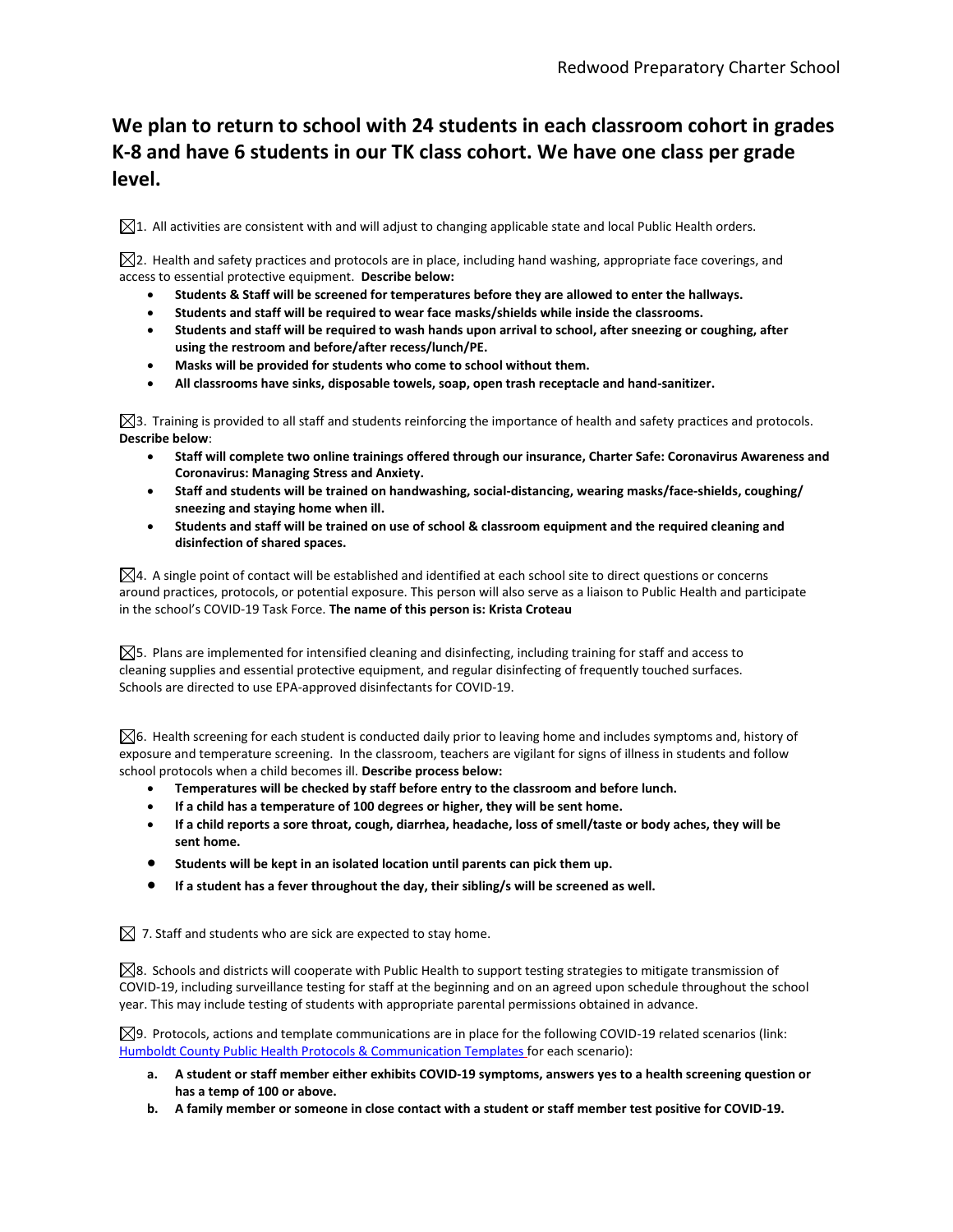**c. A student or staff member tests positive for COVID-19.**

**d. A student or staff member tests negative for COVID-19 after any of the reasons in scenarios a, b or c. Describe below:**

**Scenario A- A student or staff member either exhibits COVID-19 symptoms, answers yes to a health screening question or has a temp of 100 or above.**

- *Cohort stays open*
- *Students or staff sent home*
- *Student's family or staff member will be advised to contact their health care provider. If they do not have a health care provider, they should call Public Health recommendations for testing*
- *No communication with other individuals is required*

**Scenario B - A family member or someone in close contact with a student or staff member test positive for COVID-19.**

- *Cohort remains open*
- *Student or staff is sent home*
- *Report information to the Director*
- *Quarantine with your family*
- *Contact your health provider/ Public Health for testing*
- *Monitor symptoms*
- *Staff and student families in cohort will be notified that someone in their cohort lives with someone who tested positive by letter and by phone*

**Scenario C - A student or staff member tests positive for COVID-19.**

- *Report information to the Director.*
- *Cohort will close for 14 days from last known exposure.*
- *Staff and student families in cohort will be notified that a classmate or teacher has tested positive.*
- *The entire cohort & their families should be tested directly with guidance from their healthcare providers/Public Health.*
- *Staff and student families in cohort will be notified by letter and by phone.*

**Scenario D - A student or staff member tests negative for COVID-19 after any of the reasons in scenarios a, b or c.**

- *Cohort remains open*
- *Student or staff may return 3 days after symptoms resolve (must remain in isolation if in contact with C19+ family)*
- *Staff and student families in cohort will be notified by letter that someone in their cohort tested negative.*

 $\boxtimes$ 10. Distance staff desks at least 6 feet from student desks. Where practicable, physical distancing of six feet is maintained between students within a classroom or instructional area (distance of 3-6 feet is acceptable if other safety precautions are in place as specified in this document). Maximize distancing between desks to the extent possible by redesigning classroom space and removing non-essential furnishings. Facial coverings and other measures are intended to support the effectiveness of all levels of distancing.

 $\boxtimes$ 11. For elementary students, stable classroom cohorts (up to standard class size at each respective grade level) are maintained throughout each school day, and through each quarter or semester, with an assigned primary cohort teacher, and systems are in place to prevent the mixing of classroom cohorts. Prioritize stability of classroom cohorts over strict physical distancing. **We plan to return to school with up to 24 students in each classroom cohort. The students will stay within their class group for recess, lunch & PE in assigned areas that will switch each week. Each class will visit our STEAM Lab two days a week in groups of 12 or less. We've scheduled time for cleaning between classes.** 

 $\boxtimes$ 12. For middle and high schools, single classroom cohorts are used as practicable but larger cohorts made up of students from more than one classroom may be arranged as long as accurate attendance data for students and adults is maintained on a daily basis while avoiding school-wide mixing of students and staff. Space students at least six feet apart, if possible, in existing facilities. Distancing of 3-6 feet is acceptable in classrooms if all other safety measures are in place as specified in this document. Strict social distancing is prioritized in older children and when cohorting cannot be implemented **Describe below:**

**7 th & 8th grade students share two classrooms: Math/Science/7th grade homeroom and Language Arts/Social Studies/8th grade homeroom. The classes will switch once after morning break and the classroom will be cleaned during this time. At**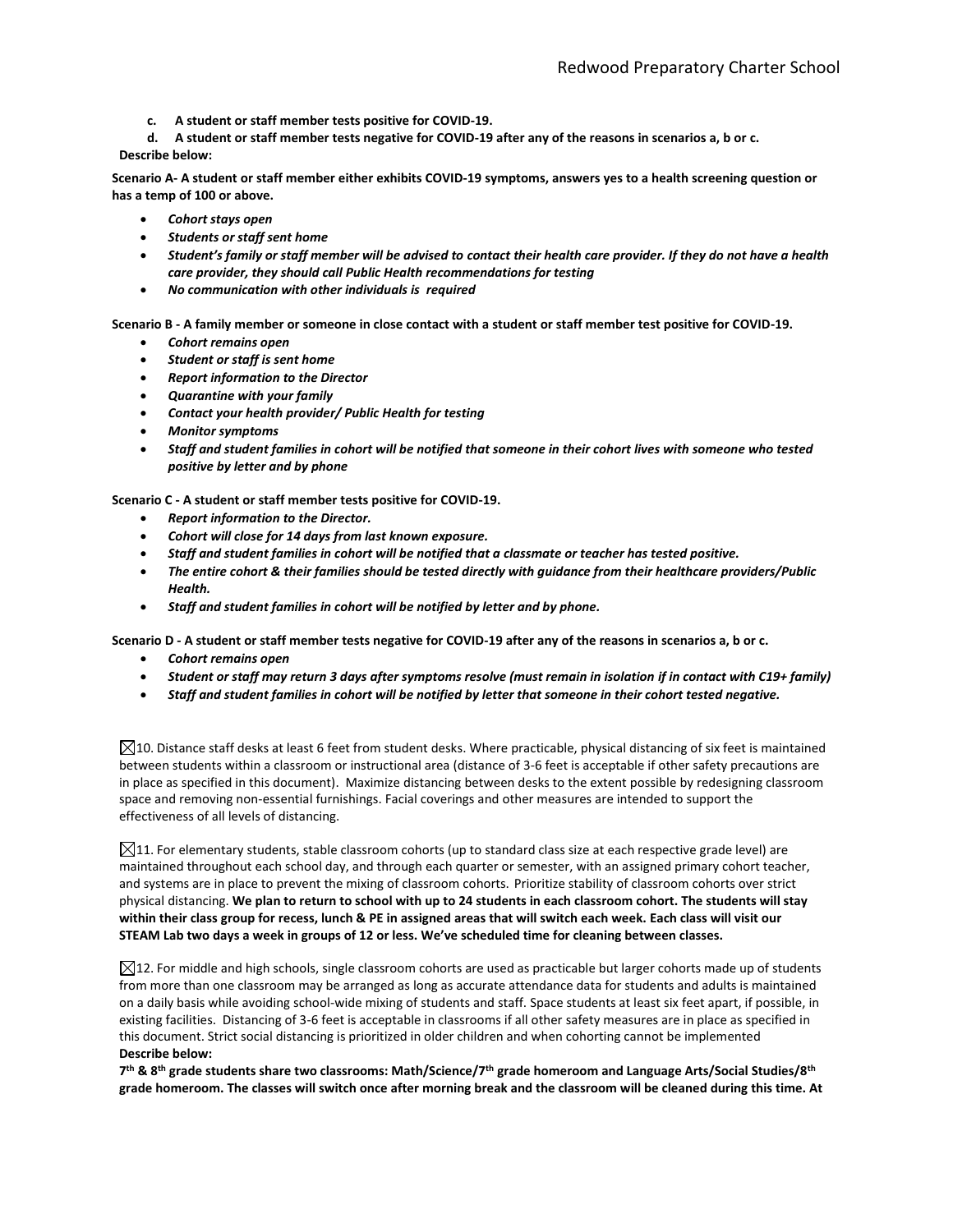**lunch, the classes will be cleaned again before the students return to their homerooms for the rest of the day. During the afternoon, they will take PE, Civics, Health & Electives within their classroom with the teachers switching as needed.**

 $\boxtimes$ 13. Where practicable, desks are arranged facing forward to minimize face to face proximity between students.

 $\boxtimes$ 14. School staff are permitted to visit and instruct more than one classroom cohort, strictly following physical distancing and face covering protocols, and must document/record visits to classrooms that are not identified as their primary classroom cohort. **Describe below:**

**Each classroom will have a log. When visiting staff enters the class, they will make an entry into the log.**

 $\boxtimes$ 15. Routes for entry and exit to the campus will be designated for each classroom cohort, using as many entrances/exits as feasible. **Describe below:**

**Our site has one main open-air hallway that all classrooms in grades K-8 open onto. Students will wear masks while in the hallway. We've staggered recesses and lunches so there will be no more than 3 classes in the hallway at any given time. Our TK class is located just off the playground and they will be on their own recess schedule. We will assign routes by grade level to minimize class interaction.**

 $\boxtimes$ 16. Schedules for arrivals, recess and lunch will be strategically coordinated to prevent mixing of classroom cohorts. **Describe below:**

**Arrival – As students arrive staff will take temperatures and excuse students to class one at a time.**

**Recess/ Lunch – We have three different groups who will be out during their allotted time slot;** 

**K-2 - 9:30/11:30**

 **3-5 - 10:00/12:00**

**6-8 – 10:30/12:45**

**Each class within the same allotted time will have a designated area to eat and play. When the weather is poor, students will remain in their classroom. Groups will remain in one play area for a week and then rotate to the next. We have staff designated to clean/disinfect the areas between each use by a class. The zones are: a) Back basketball courts b) Blacktop on the main playground c) Woodchip area on the main playground.** 

17. Congregate movement through hallways will be minimized as much as practicable. **Describe below: Arrows will be placed and routes designated to each class to minimize contact in the hallway.**

 $\boxtimes$ 18. Large gatherings (i.e., school assemblies) are currently prohibited.

 $\boxtimes$ 19. The use of outdoor space for instructional purposes is maximized, shared, and coordinated to ensure students remain in their cohort.

**Describe below:**

**Most of our outdoor spaces will be used for recess, lunch and PE from 9:30 to 3 pm. Unfortunately, this does not leave zones that will accommodate a class of students open during the majority of the instructional day.**

 $\boxtimes$ 20. Use of shared playground equipment will be limited in favor of physical activities that require less contact with surfaces, and shared equipment will be cleaned between uses.

 $\boxtimes$ 21. Use of non-classroom space for instruction such as gymnasiums and multi-use rooms should be considered to support physical distancing with cleaning between uses.

 $\boxtimes$ 22. Meals will be served in classrooms or outside instead of cafeterias or dining rooms with individually plated or bagged meals as much as practicable.

 $\boxtimes$ 23. Routines and schedules will be developed to enable students and staff to regularly wash their hands at staggered intervals. **Describe below:**

**Each classroom is equipped with a sink for frequent handwashing. Each class will wash hands upon arrival in class, before and after breaks and after each trip to the restroom.**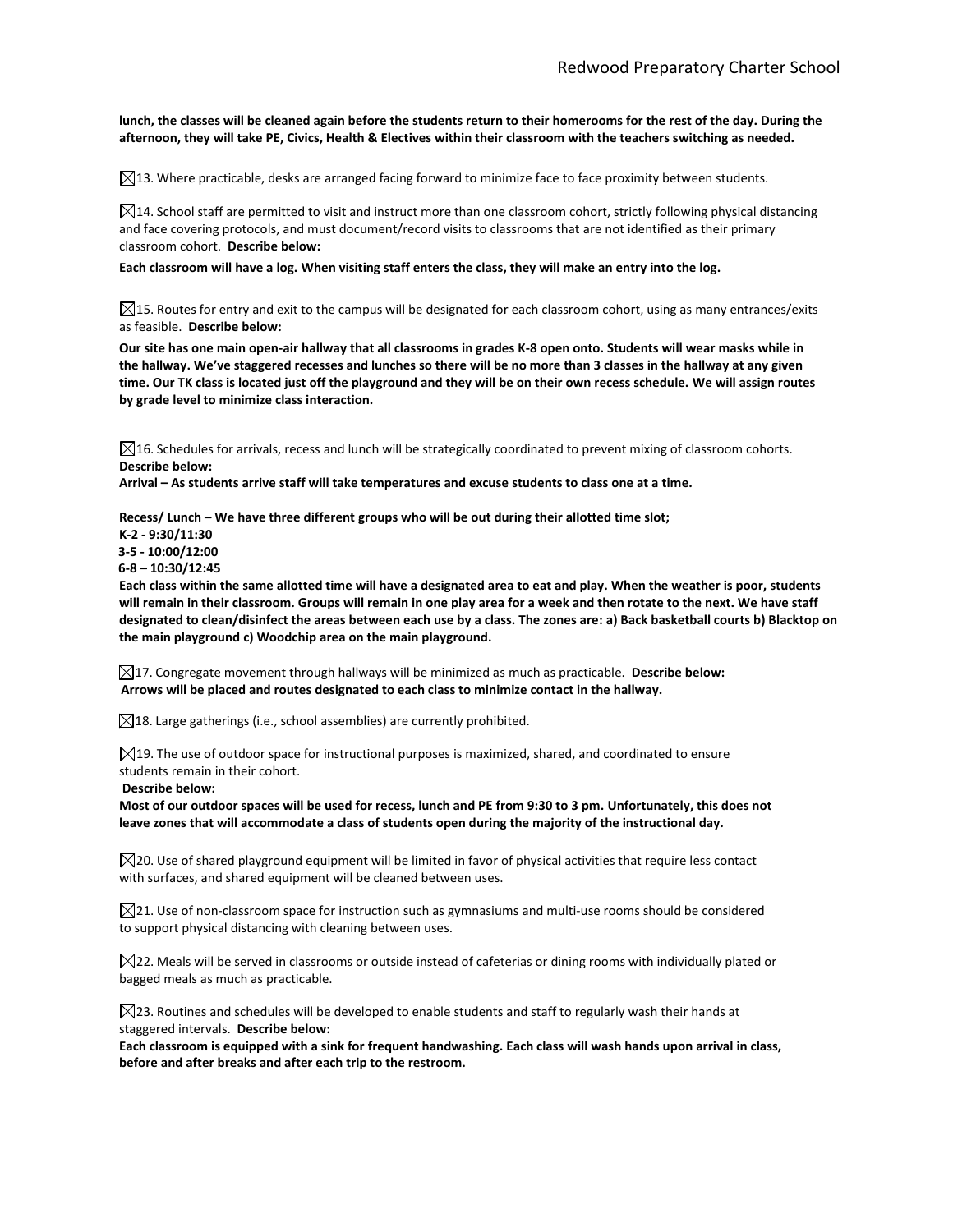$\boxtimes$ 24. All staff as well as all students TK-12th grade must wear a face covering while in the classroom and on campus, unless there is an exemption. 4. Face coverings must be used in accordance with CDPH guidelines. **Individuals may be exempted from wearing facial coverings at the discretion of the Director.**

<https://files.covid19.ca.gov/pdf/guidance-schools.pdf>

 $\boxtimes$ 25. Training will be provided for staff and students on proper use of face coverings which will include instruction to minimize touching of face coverings.

 $\boxtimes$ 26. Sharing of supplies, manipulatives, toys, sports equipment, and other learning and recreational materials will be limited and each student will have separate individually labeled boxes or cubbies.

 $\boxtimes$ 28. Use of privacy boards or clear screens will be considered as much as practicable.

 $\boxtimes$ 29. Non-essential visitors, including parent volunteers will be limited and essential workers will be required to adhere to all health and safety guidelines.

 $\boxtimes$ 30. This School Site-Specific Protection Plan outlining the above measures is completed, posted and shared with all stakeholders and updated as state and local Public Health guidance dictates.

### **Cleaning and Disinfecting Protocols**

| $\boxtimes$ | Thorough cleaning in high traffic areas is<br>performed regularly. Commonly used surfaces<br>are frequently disinfected.                                                                                                                                                                                    | $\boxtimes$ | Sanitizing supplies are provided to promote<br>employees' personal hygiene. This may include<br>tissues, no-touch trash cans, hand soap, adequate<br>time for hand- washing, alcohol-based hand<br>sanitizers, disinfectants, and disposable towels. |
|-------------|-------------------------------------------------------------------------------------------------------------------------------------------------------------------------------------------------------------------------------------------------------------------------------------------------------------|-------------|------------------------------------------------------------------------------------------------------------------------------------------------------------------------------------------------------------------------------------------------------|
| $\boxtimes$ | All shared equipment and touchable<br>surfaces are cleaned and sanitized<br>between each use.                                                                                                                                                                                                               | $\boxtimes$ | Cleaning products are used that meet the<br>Environmental Protection Agency (EPA)'s-<br>approved for use against COVID-19 list.                                                                                                                      |
| $\boxtimes$ | All entrances and exits are equipped with<br>proper sanitation products, including hand<br>sanitizer and/or sanitizing wipes.                                                                                                                                                                               | $\boxtimes$ | School hours and/or other procedures have<br>been modified to provide adequate time for<br>regular, thorough cleaning, product stocking,<br>or other measures.                                                                                       |
| $\boxtimes$ | Hand washing facilities will be made<br>available and will stay operational and<br>stocked at all times and additional soap,<br>paper towels, and hand sanitizer are<br>supplied when needed. Antimicrobial soaps<br>are not required or recommended.<br>Sanitizers containing methanol may not be<br>used. | $\boxtimes$ | Hands-free devices have been installed, if<br>possible, including motion sensor lights, contact-<br>less payment systems, automatic soap and paper<br>towel dispensers, and timecard systems.                                                        |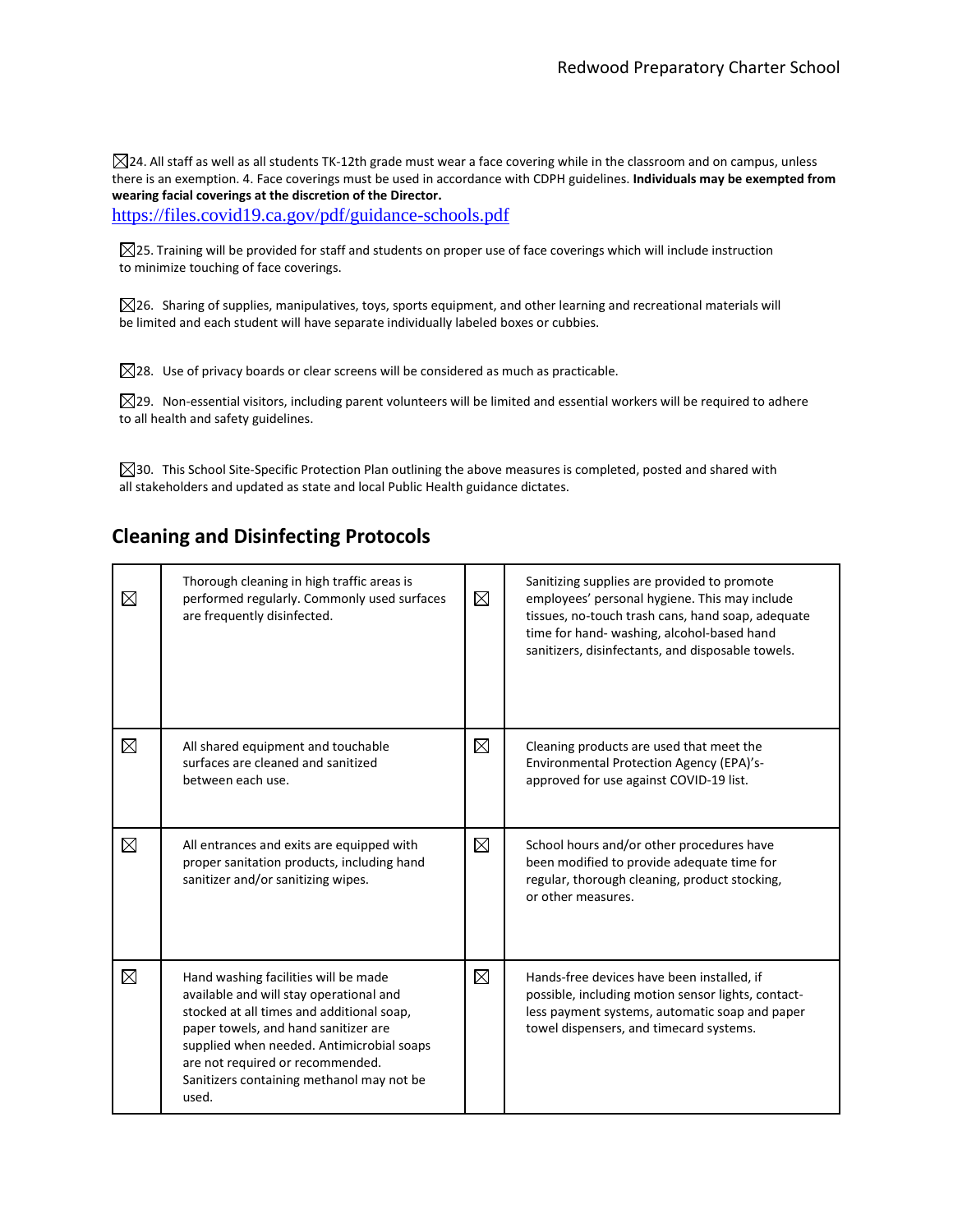| $\boxtimes$ | Hand sanitizer will be provided where<br>indoor plumbing is not readily available. | $\boxtimes$ | Staff is provided adequate time to implement<br>cleaning practices before and after shifts. |
|-------------|------------------------------------------------------------------------------------|-------------|---------------------------------------------------------------------------------------------|
|             |                                                                                    |             |                                                                                             |

# **Schedule for Cleaning and Disinfecting high traffic areas and commonly used surfaces.**

Fill in the fields below with the schedule for how often each area is disinfected. Mark N/A for all that do not apply to your specific worksite and add any that are missing to "Other"

| Classrooms:                                                                                                            | Offices:                                                                                                                                               |
|------------------------------------------------------------------------------------------------------------------------|--------------------------------------------------------------------------------------------------------------------------------------------------------|
| Classes will be cleaned nightly and surfaces used by<br>students will be wiped down during recess and lunch<br>breaks. | Nightly and after each visitor.                                                                                                                        |
| Restrooms:                                                                                                             | Telephones:                                                                                                                                            |
| 11:00 a.m.<br>1:10 p.m.<br>Nightly                                                                                     | Classroom Phones - Nightly and after use by a student or adult<br>Individual Office Phones - nightly                                                   |
| Handrails / door handles / shelving:                                                                                   | Handwashing facilities:                                                                                                                                |
|                                                                                                                        |                                                                                                                                                        |
| Handrails N/A<br>Door Handles & Shelving: Three times daily.                                                           | Restrooms: 11:00 am, 1:10 pm, nightly<br>Classroom sink: One time daily and each night                                                                 |
| Copy Machines / Scanners / Faxes:                                                                                      | Playground Structures:                                                                                                                                 |
| After each use                                                                                                         | Structures will be designated for use by 1 class for a week. The<br>structures will be wiped at the end of each day and deeply<br>cleaned each Friday. |
| <b>Indoor Common Areas:</b>                                                                                            | <b>Outdoor Common Areas:</b>                                                                                                                           |
| After each use by a class cohort                                                                                       | After each use by a class cohort                                                                                                                       |
| Other:                                                                                                                 | Other:                                                                                                                                                 |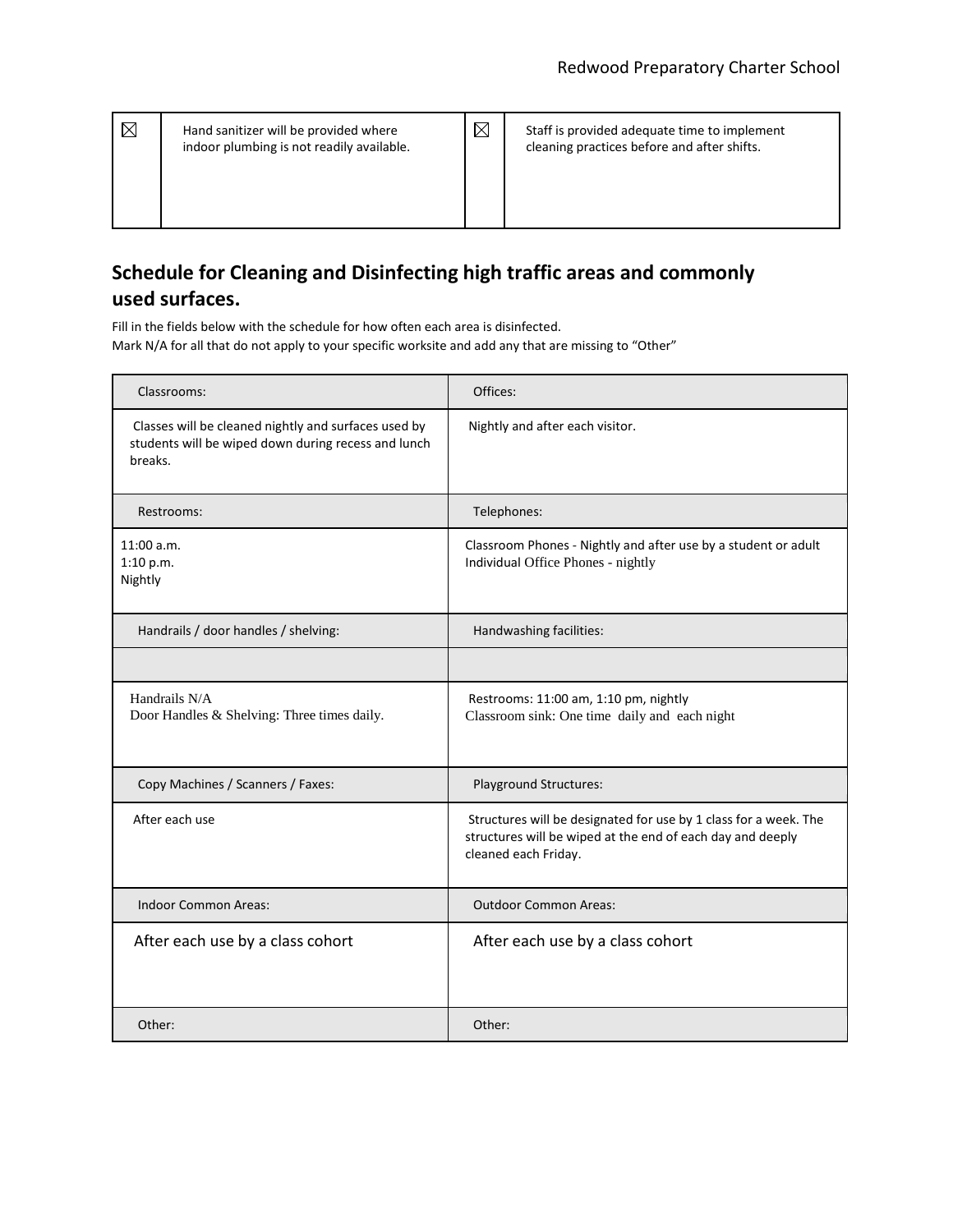| Other: | Other: |
|--------|--------|
|        |        |

# **Physical Distancing Guidelines**

| $\boxtimes$ | Staff breaks and break rooms are managed to<br>allow employees to eat on premises in<br>designated areas where they can remain 6 feet<br>apart.                                                                                                                            | $\boxtimes$ | Tape or other markings have been placed at<br>least six feet apart on sidewalks or other<br>walkways near public entrances with signs<br>directing students to use the markings to<br>maintain distance. |
|-------------|----------------------------------------------------------------------------------------------------------------------------------------------------------------------------------------------------------------------------------------------------------------------------|-------------|----------------------------------------------------------------------------------------------------------------------------------------------------------------------------------------------------------|
| $\boxtimes$ | Staff desks are 6 feet from students. Where<br>practicable, physical distancing of six feet is<br>maintained to the greatest extent possible within a<br>classroom or instructional area. Three to six feet is<br>acceptable where requirements herein are in<br>practice. | $\boxtimes$ | All desks or individual workstations within<br>office settings are separated by at least six<br>feet or employees otherwise maintain six<br>feet if workspace is limited.                                |
| $\boxtimes$ | Meals will be served in classrooms or outside<br>instead of cafeterias or dining rooms with<br>individually plated or bagged meals as much as<br>practicable;                                                                                                              | $\boxtimes$ | The use of outdoor space for instructional<br>purposes is maximized, shared, and<br>coordinated to ensure students remain in<br>their cohort;                                                            |

# **Notification of COVID-19 Positive Case at School or Office Site**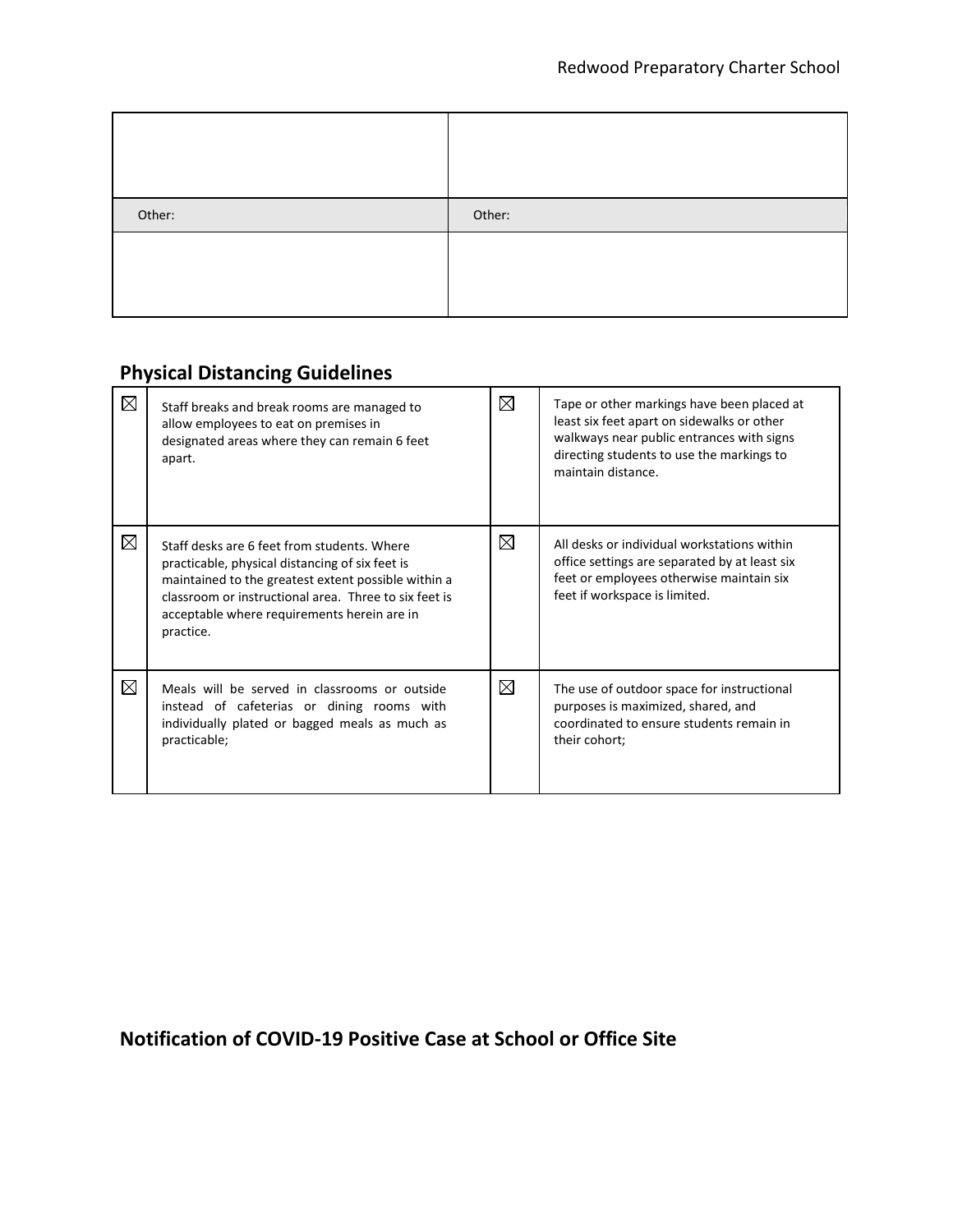| $\boxtimes$ | County of Humboldt Public Health is notified of all<br>positive COVID-19 cases.                                                                                                                                                                                    |   | Employers and employees are aware that<br>they can call Humboldt Public Health if a<br>suspected exposure has occurred at 707-<br>268-2182.                                                                         |
|-------------|--------------------------------------------------------------------------------------------------------------------------------------------------------------------------------------------------------------------------------------------------------------------|---|---------------------------------------------------------------------------------------------------------------------------------------------------------------------------------------------------------------------|
| $\boxtimes$ | If a student or staff member is diagnosed with<br>COVID-19, Humboldt County Public Health<br>may ask for assistance in the assessment of<br>potential worksite exposures, and will<br>advise on any recommended testing,<br>quarantine, or isolation instructions. | ⊠ | Protocols, actions and template<br>communications are in place for COVID-19<br>related scenarios:<br><b>Student Symptom Checklist</b><br><b>Humboldt County Public Health</b><br>Protocols on the onset of Symptoms |

# **Training**

Staff have been or will be trained on the following topics:

| $\boxtimes$ | Information from the Centers for Disease Control and<br>Prevention (CDC) on COVID-19, how to prevent it from<br>spreading, and which underlying health conditions may<br>make individuals more susceptible to contracting the<br>virus.                              | $\boxtimes$ | Manufacturer's directions and<br>Cal/OSHA requirements for safe use<br>of personal hygiene and cleaning<br>products.                                                  |
|-------------|----------------------------------------------------------------------------------------------------------------------------------------------------------------------------------------------------------------------------------------------------------------------|-------------|-----------------------------------------------------------------------------------------------------------------------------------------------------------------------|
| $\boxtimes$ | Self-screening at home, including temperature and/or<br>symptom checks using CDC guidelines.                                                                                                                                                                         | $\boxtimes$ | The importance of physical<br>distancing, both at work and off<br>work time (see Physical Distancing<br>section above).                                               |
| $\boxtimes$ | The importance of not coming to work if employees have a<br>frequent cough, fever, difficulty breathing, chills, muscle<br>pain, headache, sore throat, recent loss of taste or smell,<br>or if they or someone they live with have been diagnosed<br>with COVID-19. | $\boxtimes$ | Proper use of face coverings, including:<br>We will provide shields for all our staff<br>& students. We'll train staff/students<br>how to wear and clean these items. |
| $\boxtimes$ | The importance of seeking medical attention if an<br>employees' symptoms become severe, including<br>persistent pain or pressure in the chest, confusion, or<br>bluish lips or face. Updates and further details are<br>available on CDC's webpage.                  | $\boxtimes$ | Face coverings do not protect the<br>wearer and are not personal<br>protective equipment (PPE).                                                                       |